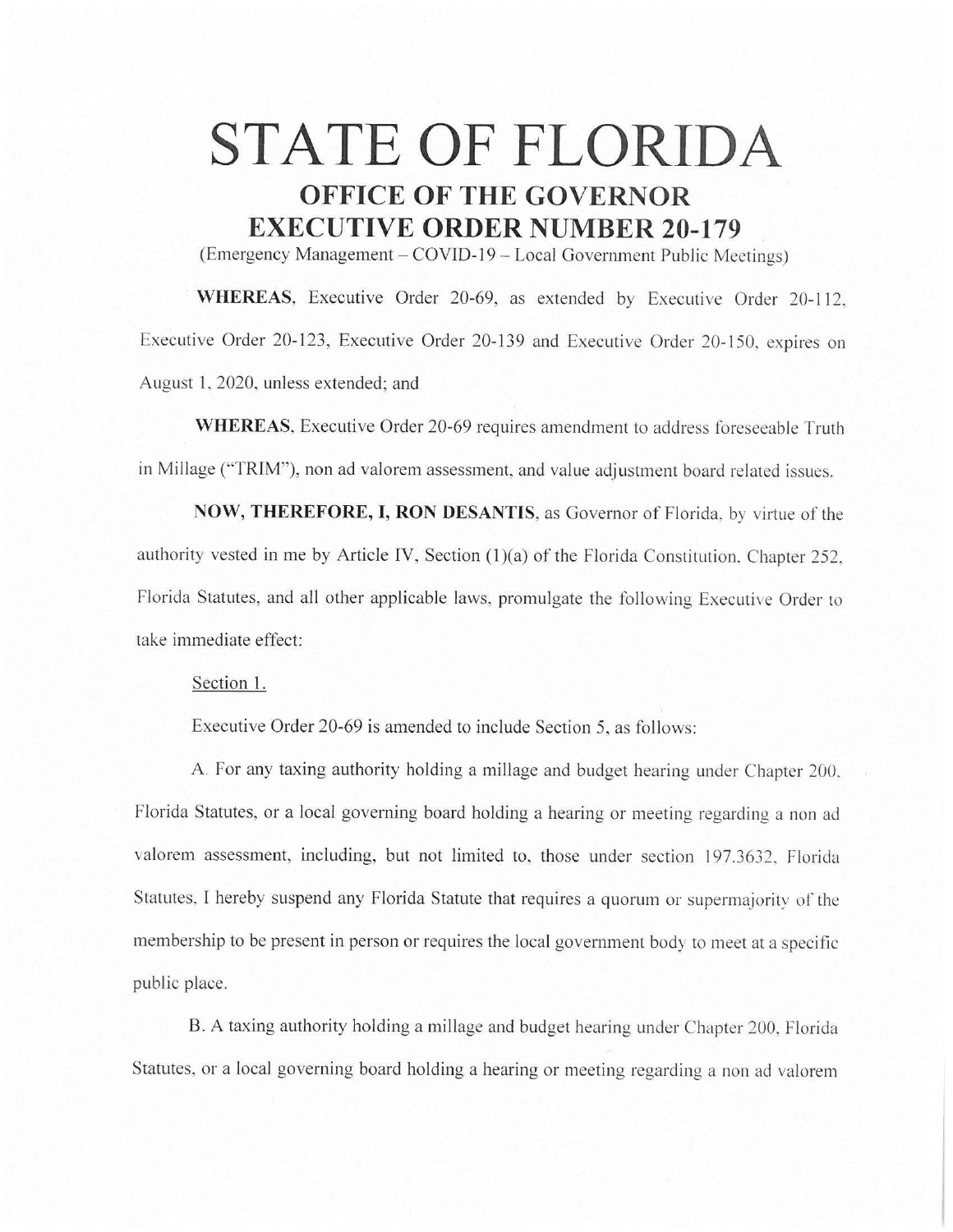assessment including, but not limited to, those under section 197.3632. Florida Statutes. may utilize communications media technology, such as telephonic and video conferencing. as provided in section  $120.54(5)(b)2$ ., Florida Statutes.

C. This Executive Order does not waive any other requirement under the Florida Constitution and "Florida's Government in the Sunshine Laws," including Chapter 286, Florida Statutes.

D. The provisions set forth in this section shall expire at 12:01 a.m. on October 15, 2020.

## Section 2.

Executive Order 20-69 is amended to include Section 6. as follows:

A. For any value adjustment board including, but not limited to, special magistrates, holding a hearing or meeting under Chapter 194, Florida Statutes. I hereby suspend any Florida Statute or rule that requires a quorum or individual to be present in person or requires the local government body or individual to meet at a specific public place.

B. A value adjustment board including, but not limited to, special magistrates, holding a hearing or meeting under Chapter 194, Florida Statutes, may utilize communications media technology, such as telephonic and video conferencing, as provided in section 120.54(5)(b)2... Florida Statutes.

C. This Executive Order does not waive any other requirement under the Florida Constitution and "Florida's Government in the Sunshine Laws," including Chapter 286. Florida Statutes.

D. The provisions set forth in this section shall expire at 12:01 a.m. on December 15, 2020.

2